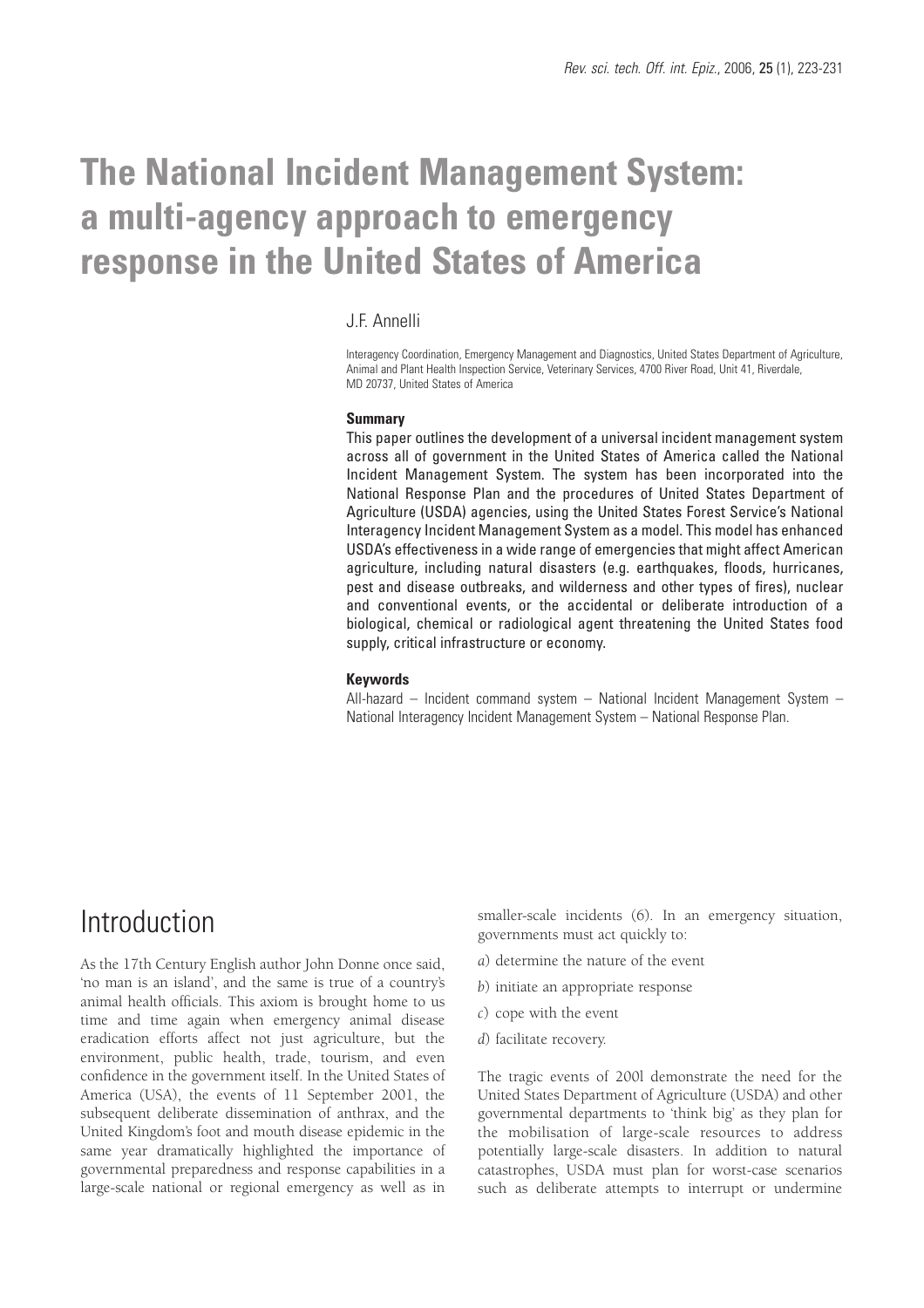confidence in the food supply of the USA or to disrupt critical infrastructures (e.g. rural utilities). Although each USDA agency's existing cadre of agricultural professionals is sufficient to cope with 'ordinary' emergencies, the agricultural community could easily be overwhelmed by the logistical, operational and administrative demands of a sizable regional or national crisis. To cope with such events, the agricultural community must expand its ties with the emergency management community and other organisations so as to be prepared for a major agricultural emergency. In recognition of this the National Incident Management System (NIMS) was established (3), adopting many of the features of the United States Forest Service's National Interagency Incident Management System (NIIMS).

## The National Interagency Incident Management System model

The NIIMS is a successful incident response management strategy that is widely used in the emergency management community. This model provides a structure for making a coordinated response in an emergency situation and for gaining access to the resources necessary for successful recovery. The approach is used widely in events or conditions that pose a potential or actual threat to the public and the environment, such as potential violence at the Olympic Games, natural disasters, domestic terrorism, major hunts for people, airplane crashes, and law enforcement activities – including border incidents involving drugs.

Organisationally speaking, the NIIMS model and similar universal incident management approaches have been used by most governmental emergency management organisations in the USA, including those in areas such as the military, law enforcement, health care and public works. It is the model that the armed forces use in combat situations and that the US Coast Guard uses for emergency response and management on location during and after a major disaster. The US Department of Energy is adopting the model for use in responding to nuclear emergencies.

The NIIMS model is also used by all Federal agencies involved in wildland fires and by state and county wildland fire agencies in the continental United States.

The incident command system (ICS) – the cornerstone of the NIIMS model – was developed as a result of the devastating 1970 forest fires in California. This incident demonstrated a need to develop a common system for use by all fire service organisations.

The NIIMS model features the ICS as the process by which best to manage emergencies through objectives and direction provided by executives and line officers. The NIIMS also features components such as training programmes, individual qualification criteria and publications management. The model and its various adaptations have proven to be the best emergency management systems available. The major components of NIIMS include the following:

- National Multi-Agency Coordination (MAC) Group
- emergency operations centre(s)
- geographical MAC groups
- area commands
- incident management team (IMT).

The NIIMS, adopted by several federal, state and local agencies in 1982, served as the basis for today's NIMS. On 28 February 2003, the President of the USA issued Homeland Security Presidential Directive (HSPD)-5 (8), which directs the Secretary of Homeland Security to develop and administer a NIMS. According to HSPD-5:

'This system will provide a consistent nationwide approach for Federal State, and local governments to work effectively and efficiently together to prepare for, respond to, and recover from domestic incidents, regardless of cause, size, or complexity. To provide for interoperability and compatibility among Federal, State, and local capabilities, the NIMS will include a core set of concepts, principles, terminology, and technologies covering the incident command system; multi-agency coordination systems; unified command; training; identification and management of resources (including systems for classifying types of resources); qualifications and certification; and the collection, tracking, and reporting of incident information and incident resources.'

Many similarities exist between the NIIMS and the NIMS; however the latter incorporates new, additional components. The NIIMS was designed to meet the challenges of wildland fire, whereas the NIMS aims to address the challenges of all hazards or terrorist events. In addition, NIMS puts greater emphasis on prevention and preparedness measures. With the exception of the way the intelligence function is handled, the principles and concepts of the NIMS ICS are the same as the NIIMS ICS. Under the NIMS ICS, the incident commander has flexibility about where to assign the intelligence and information function, e.g. command staff or operations. Table I gives an outline of the five components of the NIIMS and the six components of NIMS (5).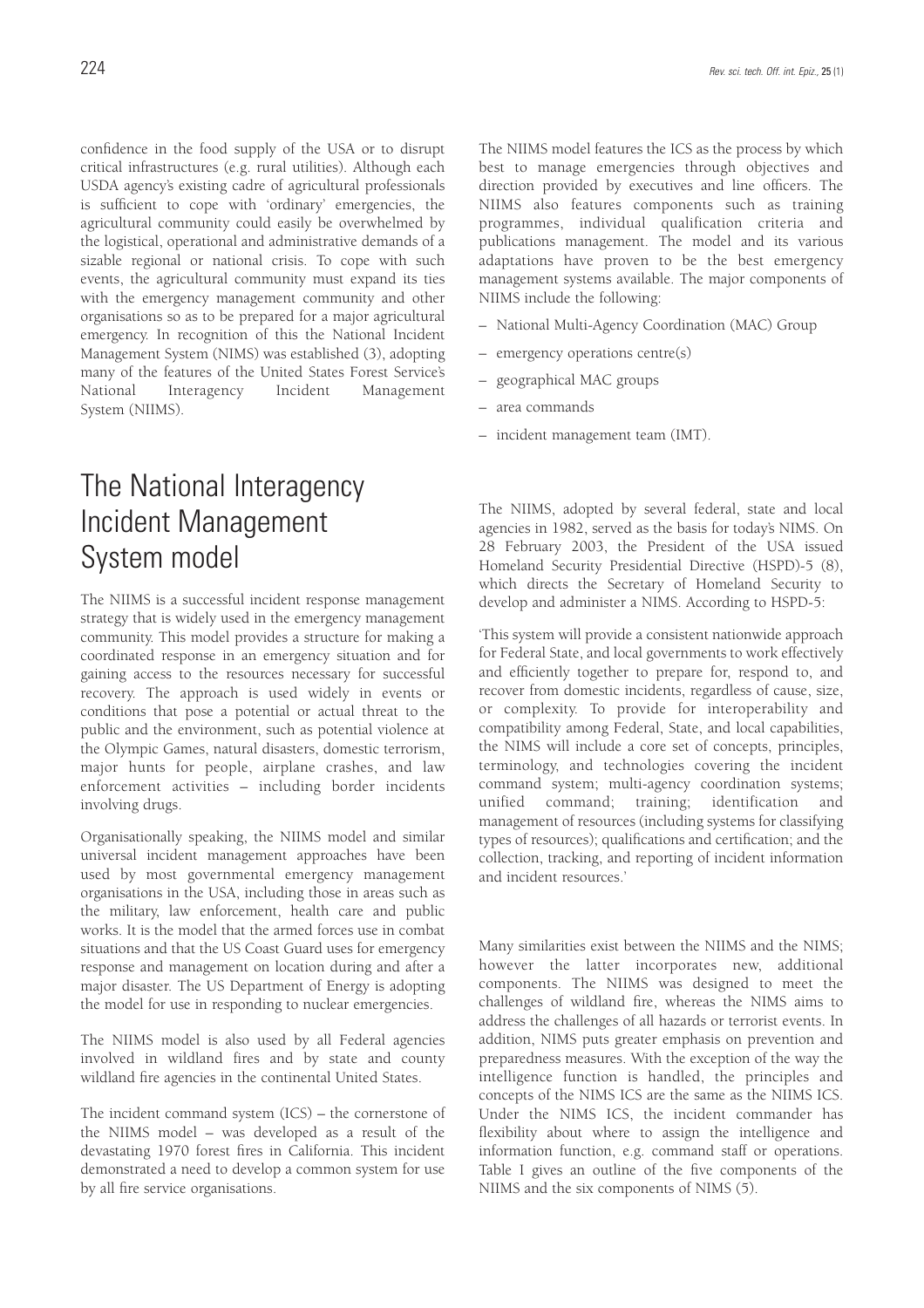#### **Table I**

**Components of the National Interagency Incident Management System (NIIMS) and the National Incident Management System (NIMS) in the United States of America**

| <b>NIIMS</b>                       | NIMS                                            |
|------------------------------------|-------------------------------------------------|
| 1) Incident command system (ICS)   | 1) Command and management,<br>including ICS     |
| 2) Training                        | 2) Preparedness                                 |
| 3) Qualification and certification | 3) Resource management                          |
| 4) Publication management          | 4) Communications and information<br>management |
| 5) Supporting technologies         | 5) Supporting technologies                      |
|                                    | 6) NIMS management and<br>maintenance           |

## The National Incident Management System

To provide this framework for interoperability and compatibility, the NIMS is based on an appropriate balance of flexibility and standardisation. The NIMS provides a consistent, flexible, and adjustable national framework within which government and private entities at all levels can work together to manage domestic incidents, regardless of their cause, size, location or complexity. This flexibility applies across all phases of incident management: prevention, preparedness, response, recovery and mitigation. The NIMS provides a set of standardised organisational structures – such as the ICS, MAC and public information systems – as well as requirements for processes, procedures and systems designed to improve interoperability among jurisdictions and disciplines in various areas, including: training, resource management, personnel qualification and certification, equipment certification, communications and information management, technology support and continuous system improvement.

The NIMS integrates existing best practices into a consistent, nationwide approach to domestic incident management that is applicable at all jurisdictional levels and across functional disciplines in an all-hazards context. Six major components make up this systems approach. Each is addressed in a separate chapter of the NIMS document (3). Of these components, the concepts and practices for command and management (Chapter II) and preparedness (Chapter III) are the most fully developed, reflecting their regular use by many jurisdictional levels and agencies responsible for incident management across the USA. Chapters IV to VII, which cover resource management, communications and information

management, supporting technologies, and ongoing management and maintenance, introduce many concepts and requirements that are also integral to the NIMS but that will require further collaborative development and refinement over time.

## National Incident Management System components

The following discussion is taken from the NIMS document and provides a synopsis of each major component of the model, as well as how these components work together as a system to provide the national framework for preparing for, preventing, responding to and recovering from domestic incidents, regardless of cause, size or complexity. A more detailed discussion of each component is included in the relevant chapters of the NIMS document.

#### **Command and management**

The NIMS standard incident command structures are based on three key organisational systems.

#### The incident command system

The ICS defines the operating characteristics, interactive management components and structure of incident management and emergency response organisations engaged throughout the life cycle of an incident (Fig. 1).

#### Multi-agency coordination systems

These define the operating characteristics, interactive management components and organisational structures of entities that support incident management, operating at the Federal, State, local, tribal, and regional levels through mutual-aid agreements and other assistance arrangements.

#### Public information systems

These refer to processes, procedures and systems for communicating timely and accurate information to the public during crisis or emergency situations.



#### **Fig. 1**

**Incident command system: one of the organisational structures of the National Incident Management System (NIMS) in the United States of America** (command staff and general staff)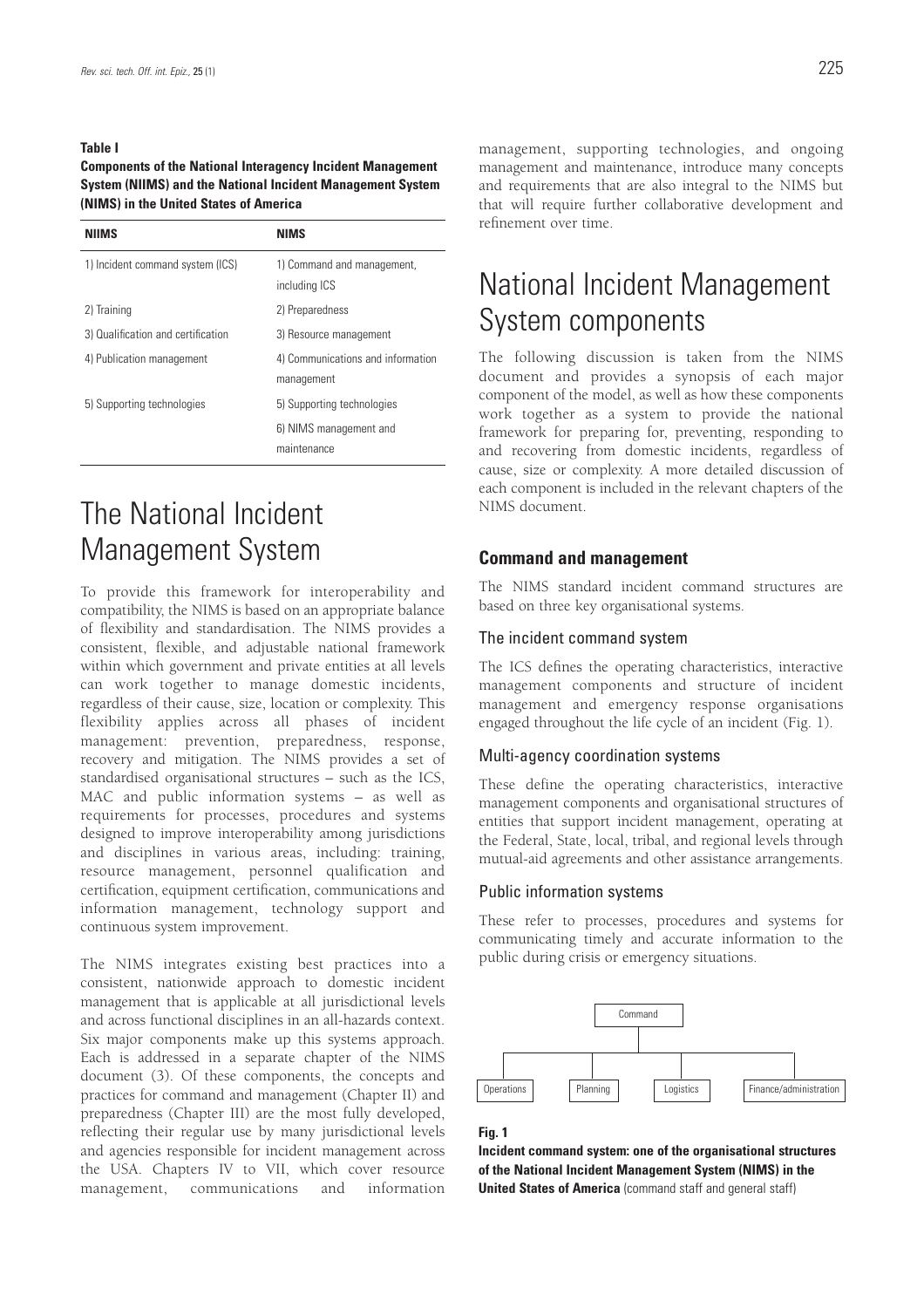#### **Preparedness**

Effective incident management begins with a host of preparedness activities conducted on a 'steady-state' basis, well in advance of any potential incident.

Preparedness involves an integrated combination of planning, training, exercises, personnel qualification and certification standards, equipment acquisition and certification standards, and publication management processes and activities.

Most countries have some form of planning process in which 'response plans' are prepared. Training and exercises must be given a high priority; it is all too easy to allow 'regular' work to take precedence over the preparedness phase. One way to overcome this is to have an ongoing training plan for responders. Something unique to NIMS is the emphasis on personnel qualification and certification standards. This provides that ongoing training plan. Most countries focus on what needs to be done but not who needs to do it. In the USA we are developing an extensive credentialing system so that when a plan calls for a specific task to be performed we have a pre-trained cadre of people to choose from who can perform that function.

#### Planning

It has been said that it is the planning, not the plan, that matters. Developing outstanding response plans without the input and commitment of the people who will implement those plans is a waste of time. Response plans describe how personnel, equipment and other resources will be used to support incident management and emergency response activities. Plans provide mechanisms and systems for setting priorities, integrating multiple entities and functions, and ensuring that communications and other systems are available and integrated in support of a full spectrum of incident management requirements. The USA has developed a 'suite' of plans called the National Animal Health Emergency Management System (NAHEMS) guidelines (7), the key to which is the response to highly contagious disease, rather than disease specific plans. Since we may not know the name of the next disease outbreak (as was the case with Nipha virus), a general response plan that can be applied to any large contagious disease outbreak or epidemic seems more appropriate. The NAHEMS guidelines include:

*a*) field investigations of animal health emergencies

*b*) disease control and eradication strategies and policies

*c*) operational procedures for disease control and eradication

*d*) site-specific emergency management strategies for various types of facilities

*f*) educational resources.

#### **Training**

Training includes standard courses on multi-agency incident command and management, organisational structure and operational procedures, discipline-specific and agency-specific incident management courses, and courses on the integration and use of supporting technologies. Currently these courses are focusing on the administrative aspects of the response such as the roles of the finance section chief or documentation specialist. Courses based on the sections of the NAHEMS guidelines are also being developed for such positions as disposal team leader.

#### Exercises

Incident management organisations and personnel must participate in realistic exercises – including multidisciplinary, multijurisdictional and multisector interaction – to improve integration and interoperability and optimise resource utilisation during incident operations. An exercise plan should be designed to ensure that each area of the response plan is practised. A wellthought out and planned scheme should include orientation and a table-top exercise before ever attempting a functional exercise.

#### Qualification and certification

Qualification and certification activities are undertaken to identify and publish national-level standards, and to measure performance against these standards in order to ensure that incident management and emergency response personnel are officially certified as appropriately qualified to perform NIMS-related functions.

#### Equipment acquisition and certification

Incident management organisations and emergency responders at all levels rely on various types of equipment to perform tasks essential to their missions. A critical component of operational preparedness is the acquisition of equipment that will perform to certain standards, including the capability to be interoperable with similar equipment used by other jurisdictions.

#### Publications management

Publications management refers to forms and form standardisation, developing publication materials, administering publications and revising publications when necessary. Administrative tasks will include establishing conventions for naming and numbering, managing the publication and promulgation of documents, and exercising control over sensitive documents.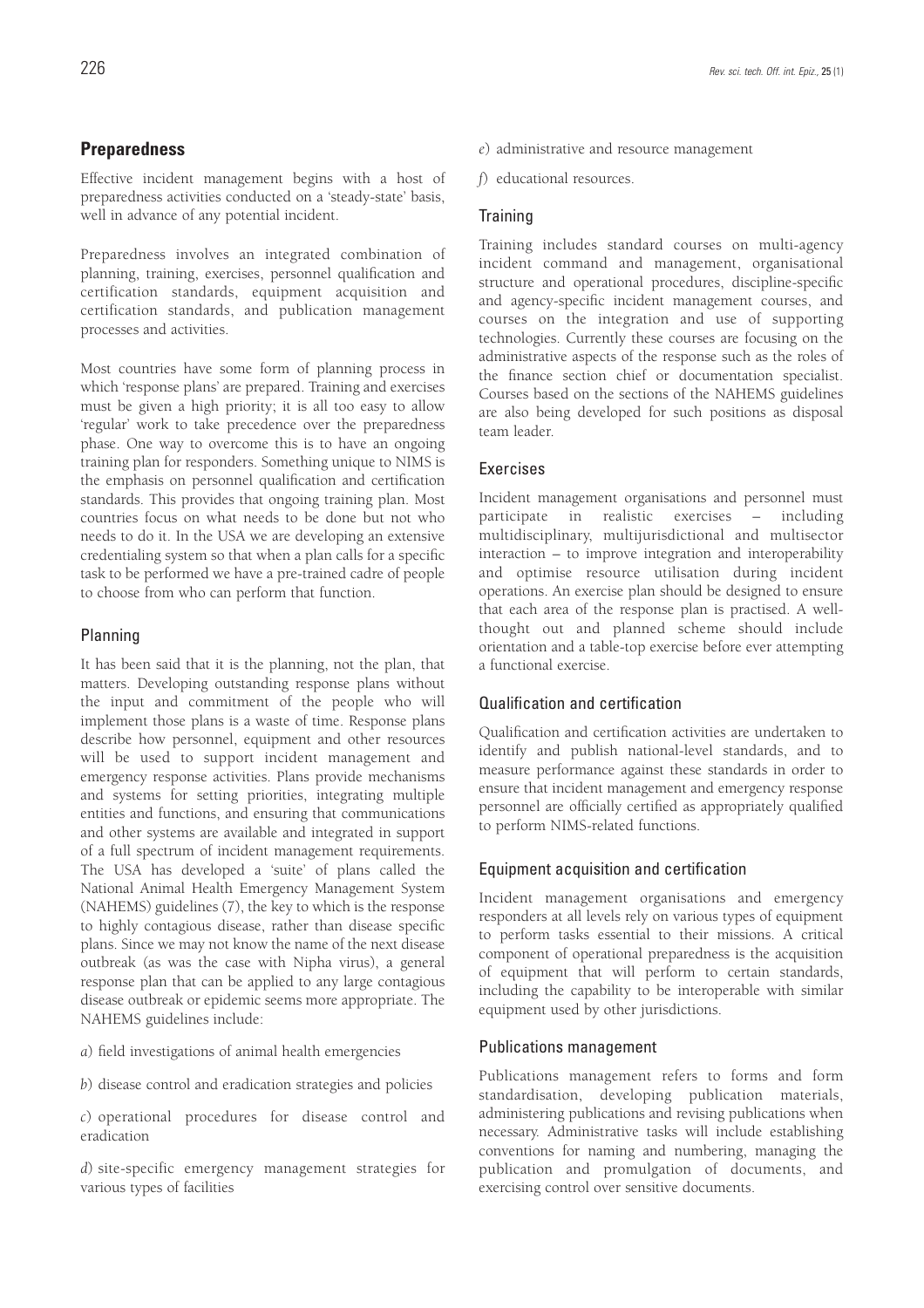#### **Resource management**

The NIMS defines standardised mechanisms and establishes requirements for processes to describe, inventory, mobilise, dispatch, track and recover resources over the life cycle of an incident. In the exotic Newcastle disease outbreak in 1993 in the USA, 60% of the federal veterinary workforce were deployed to the outbreak. An additional 2,000 people were also deployed at five locations in three different states. The logistics of ordering the right people and having them arrive at the right time required an extensive system to mobilise, dispatch and track these resources.

#### **Communications and information management**

The NIMS identifies the requirement for a standardised framework for communications, information management (collection, analysis and dissemination) and information sharing at all levels of incident management. Such standardisation increases in importance as the complexity of the incident increases. Many of our recent incident responses, including those to bovine spongiform encephalopathy, exotic ND and Hurricanes Katrina and Rita, have involved multi-agency cooperation, and communication is of the utmost importance.

The two main elements are briefly described below.

#### Incident management communications

Incident management organisations must ensure that effective, interoperable communication processes, procedures and systems exist to support a wide variety of incident management activities across agencies and jurisdictions. As major outbreaks require more resources than the regular day-to-day activities a national veterinary service will have to use available resources from other agencies. This is the case for both a disease outbreak and a natural disaster. In a major natural disaster, such as inflicted in the USA by Hurricane Katrina, hundreds of agencies, jurisdictions and volunteer organisations came together to provide a single response organisation, sometimes successfully, sometimes not.

#### Information management

Information management processes, procedures and systems help ensure that information, including communications and data, flows efficiently through a commonly accepted architecture that will support:

– the numerous agencies and jurisdictions responsible for managing or directing domestic incidents

– those affected by the incident

– those contributing resources to the incident management effort.

Effective information management enhances incident management and response and helps ensure that crisis decision-making is better informed. An effective organisational structure is also important to enhance communication and decrease duplication of effort.

#### **Supporting technologies**

Technology and technological systems provide supporting capabilities essential for implementing and continuously refining the NIMS. These include voice and data communications systems, information management systems (i.e. record keeping and resource tracking) and data display systems. Also included are specialised technologies that facilitate ongoing operations and incident management activities in situations that call for unique technology-based capabilities.

#### **Ongoing management and maintenance**

This component establishes an activity to provide strategic direction for and oversight of the NIMS, supporting both routine review and the continuous refinement of the system and its components over the long term.

As stated previously, this paper is a summary of the overall NIMS document. The NIMS training courses are available at: http://training.fema.gov/EMIWeb/IS/is700.asp.

Additional training and information is also available at the Federal Emergency Management Agency's Emergency Management Institute, which offers a broad range of online independent study courses as well as residential training that addresses key elements of NIMS (1).

## Conclusion

The NIMS is part of a comprehensive National Response Plan (NRP) (4). This is summed up in the first five paragraphs of the Preface to the NRP:

'In Homeland Security Presidential Directive (HSPD)-5, the President directed the development of a new NRP to align Federal coordination structures, capabilities, and resources into a unified, all-discipline, and all-hazards approach to domestic incident management. This approach is unique and far reaching in that it, for the first time, eliminates critical seams and ties together a complete spectrum of incident management activities to include the prevention of, preparedness for, response to, and recovery from terrorism, major natural disasters, and other major emergencies. The end result is vastly improved coordination among federal, state, local, and tribal organisations to help save lives and protect America's communities by increasing the speed, effectiveness, and efficiency of incident management.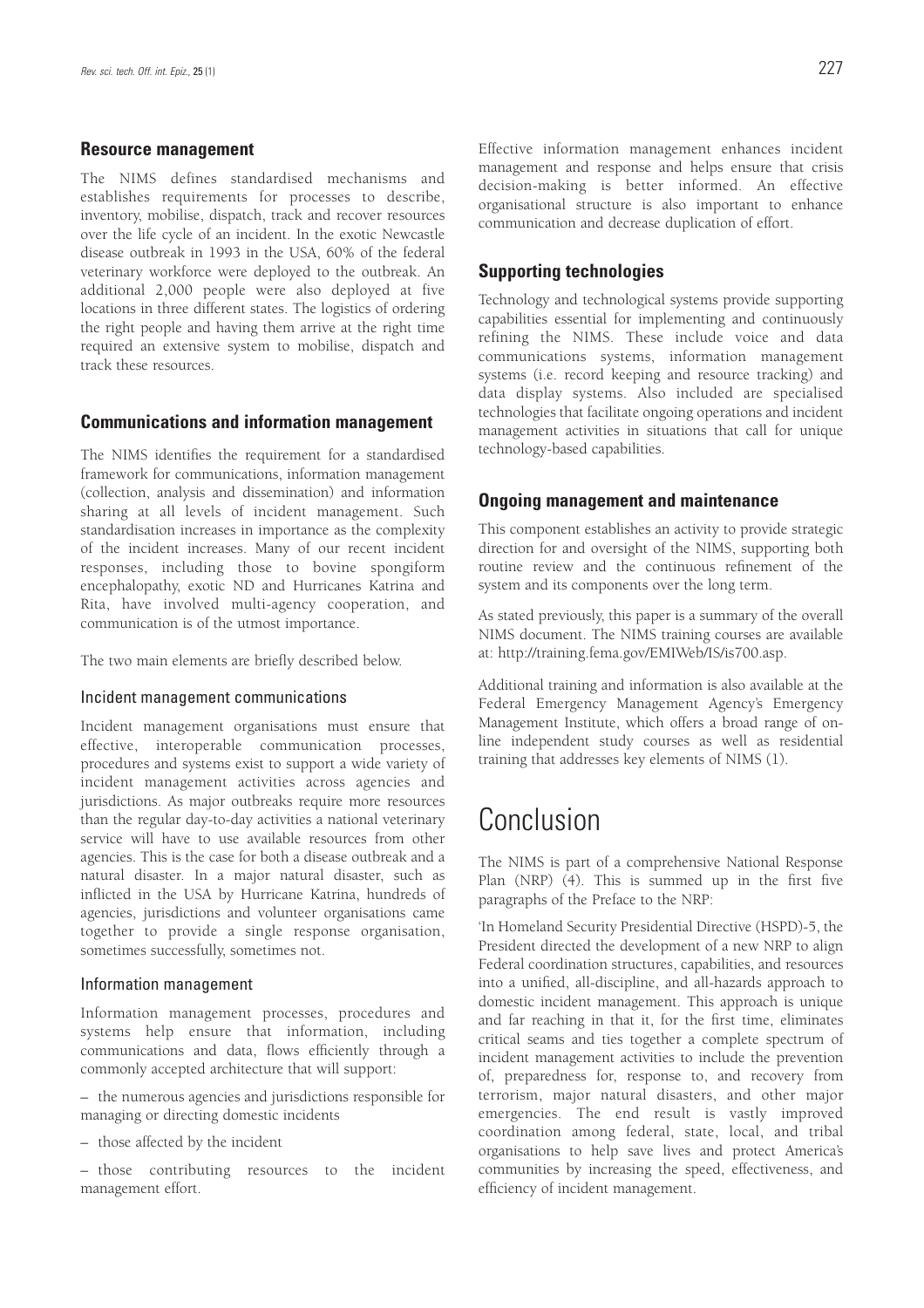The NRP represents a true "national" framework in terms of both product and process. The NRP development process included extensive vetting and coordination with Federal, State, local, and tribal agencies, nongovernmental organisations (NGOs), private-sector entities, and the firstresponder and emergency management communities across the country. The NRP incorporates best practices from a wide variety of incident management disciplines to include fire, rescue, emergency management, law enforcement, public works, and emergency medical services. The collective input we received from our publicand private-sector partners has been, and will continue to be, absolutely critical to the implementation and continued refinement of the core concepts included in this groundbreaking national plan.

The NRP is built on the template of the NIMS, which provides a consistent doctrinal framework for incident management at all jurisdictional levels, regardless of the cause, size, or complexity of the incident. The activation of the NRP and its coordinating structures and protocols – either partially or fully – for specific Incidents of National Significance provides mechanisms for the coordination and implementation of a wide variety of incident management and emergency assistance activities. Included in these activities are Federal support to State, local, and tribal authorities; interaction with NGOs, private donor, and private-sector organisations; and the coordinated, direct exercise of Federal authorities, when appropriate.

The NRP is also an essential element of the broader policy coordination and reconciliation mechanisms of the Federal Government. The operational and resource coordinating structures described in the NRP are designed to support existing White House policy mechanisms and decisionmaking entities during the response to a specific threat or incident. Also, while the NRP itself creates no new authorities, it serves to unify and enhance the incident management capabilities and resources of individual agencies and organisations acting under their own authorities in response to a wide array of potential threats and hazards.'

It will not be simple to change the linkages and tried-andtrue individual organisation approach that have served small-scale incidents so well. Change is not without cost in both time and money. Adapting the approach of the USA to a more integrated and coordinated NRP based on the principles of the NIMS (Fig. 2) will require:



EOCs: Emergency Operation Centers

NIMS: National Incident Management System

**Fig. 2**

**Structure for National Response Plan (NRP) coordination in the United States of America** (2)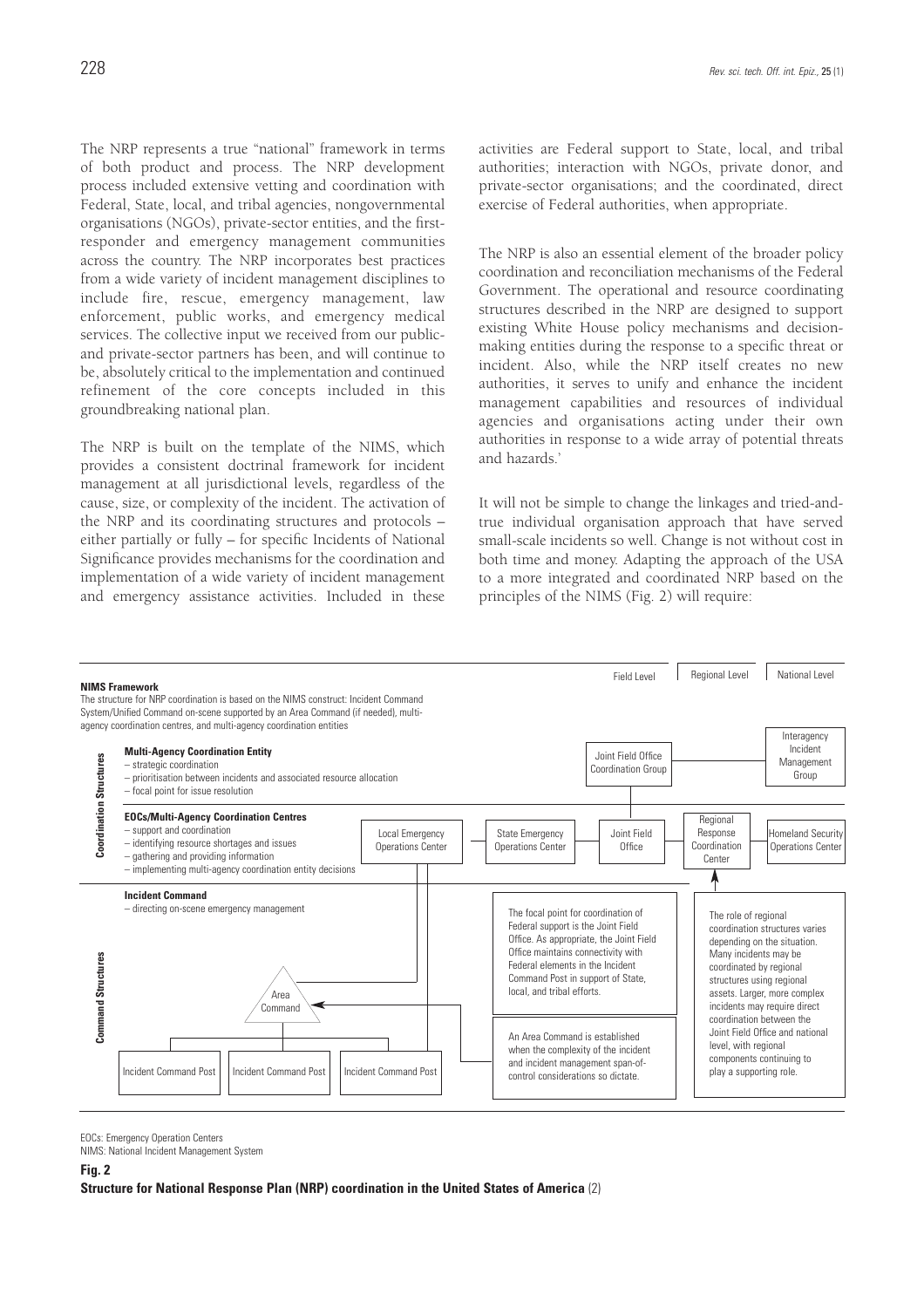– supporting NRP concepts, processes and structures so that they can fulfil their assigned functional responsibilities and ensure effective and efficient incident management. Such development will include designating representatives to staff interagency coordinating structures, as required;

– agreeing to the terms and conditions in the 'Memorandum of Agreement: Mutual Aid for Incidents of National Significance (non-Stafford Act)', set forth in the Financial Management Support Annex, Attachment 3, December 2004, in the NRP (4). This provision is applicable only to Federal departments and agencies;

– providing cooperation, resources, and support to the Secretary of Homeland Security in the implementation of the NRP, as appropriate and consistent with the authorities and responsibilities of those agencies that are providing support;

– cooperating with appropriate Federal incident management leadership, including the Principal Federal Official, Federal Coordinating Officer, and Federal Resource Coordinator, as appropriate and consistent with the agencies' own authorities and responsibilities, in order to enable effective and efficient incident management;

– modifying existing interagency and agency incident management and emergency response plans to facilitate compliance with the NRP;

– forming and maintaining incident management partnerships with state, local, tribal and regional entities, the private sector, and NGOs;

– utilising departmental and agency-specific authorities, resources, and programmes to facilitate incident management activities in accordance with the NRP;

– developing, exercising, and refining headquarters and regional capabilities to ensure sustained operational readiness in support of the NRP.

The NRP and the NIMS are continual works in progress and will be undergoing continual improvements based on lessons learned. In this first year of operating under the NRP and NIMS there have been a variety of opportunities to learn what worked and what did not work, what was implemented and what had not yet transitioned to the new plans. This past 2005 hurricane season alone will provide a wealth of learning opportunities to revise and improve these plans. Phase 3 of the NRP implementations calls for a review and assessment at the end of the year that began in December 2005. This will be followed by a four-year review cycle to ensure continual improvement.

### Acknowledgements

The 2002 USDA paper entitled 'Thinking synergistically' (6), upon which much of this paper was based, reflects the contributions of the USDA Task Force on Emergency Preparedness and Response (see below) and a wide range of reviewers, including officials of other Federal agencies, representatives of State Departments of Agriculture, Federal and State Veterinarians, representatives of industry, and other agricultural and emergency management experts. The comments and suggestions of each individual are acknowledged with appreciation.

The USDA Task Force on Emergency Preparedness and Response: C.J. Mann (Office of the Secretary), D. Atwood (Office of the Deputy Secretary), J. Stump (Coordinators) (Office of the Secretary), J.V. Alanko (Farm Service Agency), J.F. Annelli (Animal and Plant Health Inspection Service), M. Bynum (Office of Communications, USDA), G. Gonzalez (Rural Development Mission Area), C.F. Henning (Natural Resources Conservation Service), T.E. Johnson (Office of the Secretary), S. Maddux (Forest Service), J. Majkowski (Food Safety and Inspection Service), P.K. Maloney (Office of the Inspector General), J. Pavek (Rural Utilities Service), J.L. Pierce (Office of Communications, USDA), J. Schulte (Forest Service), J. Surina (Departmental Administration) and M.B. Harter (Writer-Editor, Animal and Plant Health Inspection Service).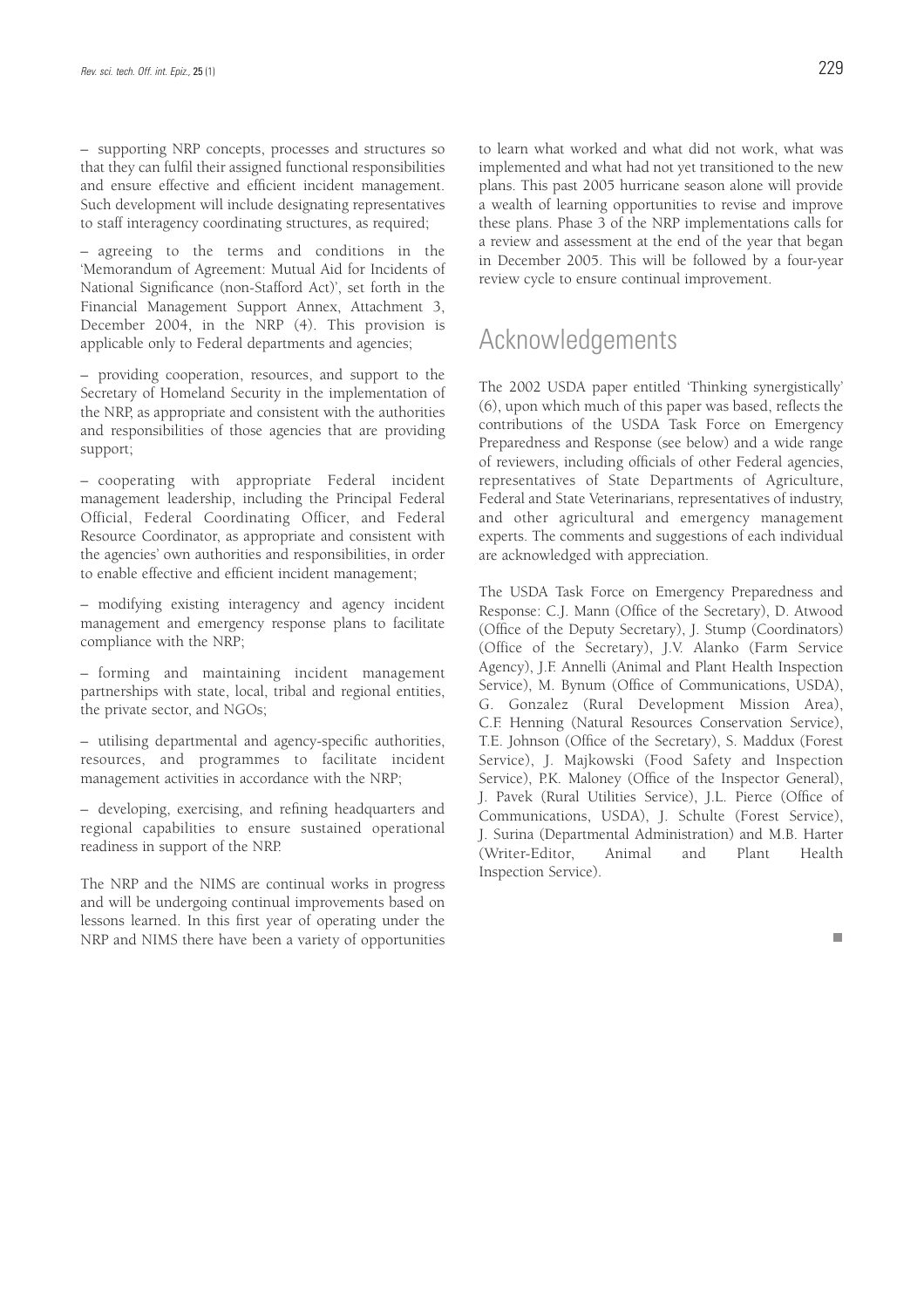### **Le Système national de gestion des incidents : une approche pluri-organisationnelle aux situations d'urgence**

J.F. Annelli

#### **Résumé**

Le présent article décrit l'élaboration d'un système universel de gestion des incidents à tous les niveaux de gouvernement aux États-Unis d'Amérique, nommé National Incident Management System (Système national de gestion des incidents). Ce système a été intégré dans le Plan national d'intervention et dans les procédures des organismes qui relèvent du Département de l'agriculture des États-Unis (USDA), en prenant comme modèle le Système national interorganisationnel de gestion des incidents du Service des forêts. Ce modèle a augmenté l'efficacité de l'USDA pour réagir à toute une série de situations d'urgence qui pourraient toucher l'agriculture américaine, y compris les catastrophes naturelles (séismes, inondations, ouragans, invasions de ravageurs et foyers de maladie, incendies dans des réserves naturelles ou autres type de feux), accidents nucléaires ou conventionnels, introduction accidentelle ou délibérée d'agents biologiques, chimiques ou radiologiques, menaçant l'approvisionnement alimentaire, les infrastructures essentielles ou l'économie des États-Unis d'Amérique.

#### **Mots-clés**

Plan national d'intervention – Système de commandement en cas d'incident – Système national de gestion des incidents – Système national inter-organisationnel de gestion des incidents – Tous-risques.

п

## **El Sistema Nacional de Gestión de Incidentes como mecanismo interinstitucional de respuesta de emergencia**

#### J.F. Annelli

#### **Resumen**

El autor describe sucintamente la creación de un sistema universal de gestión de incidentes común a todos los órganos gubernamentales de los Estados Unidos de América, denominado Sistema Nacional de Gestión de Incidentes. El sistema ha sido incorporado al Plan Nacional de Respuesta y a los protocolos de los organismos del Departamento de Agricultura de los Estados Unidos (USDA), utilizando como modelo el Sistema Nacional de Gestión Interinstitucional de Incidentes del Servicio Forestal del país. Este modelo ha colocado al USDA en disposición de intervenir con mayor eficacia en muy diversas emergencias susceptibles de afectar a la agricultura estadounidense, entre ellas catástrofes naturales (terremotos, inundaciones, huracanes, plagas o brotes de enfermedad e incendios forestales o de otro tipo), accidentes nucleares o convencionales e introducción accidental o deliberada de un agente biológico, químico